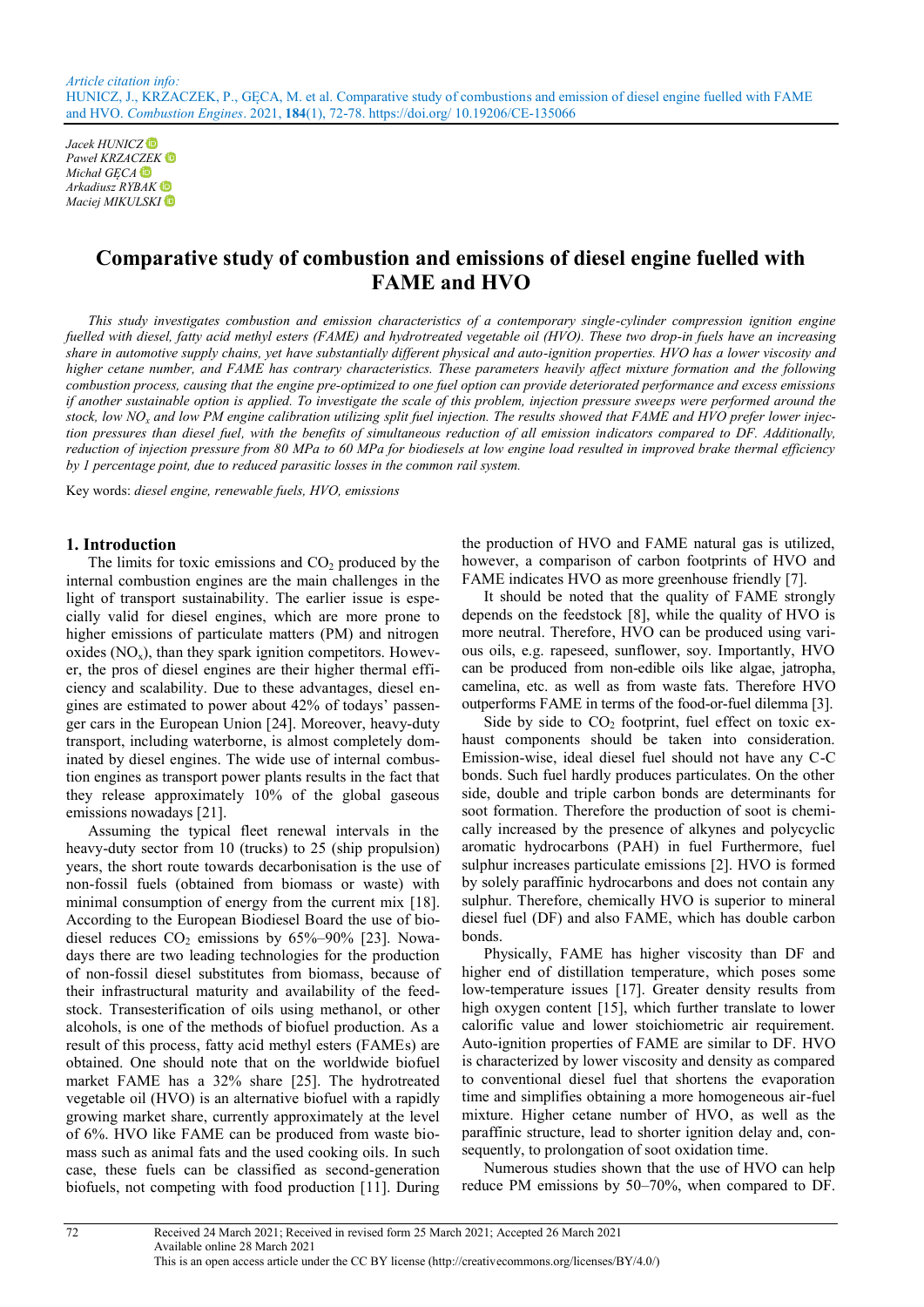Emissions of CO and unburnt hydrocarbons (UHC) are also lower by the same amount. At the same time  $NO<sub>x</sub>$  emissions are almost unaffected [1, 12, 22]. Average emission impact of FAME was reported by Demirbas  $[4]$ ; NO<sub>x</sub> emissions were increased by 10%, PM and CO emissions were decreased by 45% and UHC emissions were decreased by 65%. In contrast Koszałka et al. [14] showed that comparison of DF and FAME over whole engine operating area revealed virtually no difference. There is the abundant amount of research into the effects of HVO and FAME on emissions, however much less effort is put into the isolation of the mixture formation strategies on combustion and emissions.

Liu et al. [16] compared combustion and emissions of combustion of DF and high (60%) fractions of FAME and HVO at variable exhaust gas recirculation (EGR) rates. Combustion analysis at split injection revealed that pilot fuel of HVO ignited earlier, than in the case of DF and FAME. Main fuel combustion ran with the same rate for all three fuels. In terms of emissions, both biofuels produced approximately 30% less UHC than DF, independently of EGR rate. In case of smoke emission, DF and FAME produced similar numbers, while HVO halved the emission. Omari et al. [20] optimised EGR control strategies for pure HVO combustion and pointed out that due to higher cetane number (CN), HVO preferred cooled EGR. Recently Dimitriadis et al. [5] pointed out that due to different combustion characteristics of HVO it is possible to improve  $PM-NO<sub>x</sub>$ trade-off by injection timing adjustment. Retard of the main injection dose enabled 20% reduction of  $NO<sub>x</sub>$  emissions, while maintaining low PM emissions, 30% below DF baseline.

The premise of the current study is based on the different physical properties of the DF and their renewable substitutes. The differences in volatilities and chemical ignition delays between fuels can require different fuel injection pressures. Therefore in this research DF, FAME and HVO sensitivities to injection pressure were compared using state of the art diesel engine.

# **2. Methods**

# **2.1. Fuels**

The Tested DF is a standard ultra-low sulphur diesel, according to EN590. FAME was obtained from coldpressed rapeseed oil, trans-esterified at laboratory conditions. The process conditions were adjusted to meet the European norm for biofuels (EN 14214). HVO comes from the fuel company Neste Oil, and as meeting the EN590 standard is commercially available for on-road transport, as Neste Renewable Diesel [6]. Note that HVO tested here is lubricity improved. Neither DF nor HVO contained any FAME.

Significant physicochemical parameters of the tested fuels are summarized in Table 1. Data for HVO are courtesy of VEBIC fuel laboratory (University of Vaasa) Finland, while FAME and DF were characterized in the fuel laboratory of Lublin University of Life Sciences. All fuels are analysed according to EN 590, EN 14214 and other related standards.

| Table 1. Fuel properties   |                 |       |             |            |  |  |
|----------------------------|-----------------|-------|-------------|------------|--|--|
| Parameter                  | Unit            | DF    | <b>FAME</b> | <b>HVO</b> |  |  |
| Density $(a)$ 15°C         | g/ml            | 0.837 | 0.882       | 0.764      |  |  |
| Viscosity $(a)$ 40°C       | $mm^2/s$        | 2.94  | 4.43        | 2.88       |  |  |
| Lower heating value        | MJ/kg           | 42.8  | 38.3        | 43.7       |  |  |
| Stoichiometric air demand  | kg/kg           | 14.73 | 13.7        | 15.14      |  |  |
| Cetane number (CN)         | -               | 54.1  | 55.2        | 74.5       |  |  |
| Cold filter plugging point | $\circ$ C       | $-22$ | $-11$       | $-44$      |  |  |
| Flash point                | $\rm ^{\circ}C$ | 70.5  | 165         | 66.3       |  |  |
| Lubricity $(a)$ 60°C       | μm              | 406   | 190         | 344        |  |  |
| $C/H$ ratio                | kg/kg           | 6.4   | 7.7         | 5.5        |  |  |
| Sulphur content            | mg/kg           | 6.1   |             | $\leq$ 1   |  |  |
| Ash content                | %wt.            | 0.014 | 0.01        | 0.002      |  |  |

The differences between the tested fuels highlighted in the introduction are confirmed in Table 1. HVO has a significantly higher CN value, which affects the auto-ignition properties. Thanks to slightly lower viscosity, HVO also boasts better spraying properties. Note that FAME has over 50% higher viscosity compared to HVO or DF. It should be emphasized that the significantly better low-temperature properties of HVO in relation to DF result in a lower flashpoint.

When analysing the properties of fuels, resulting from the composition of the mixture, it can be noticed that the LHV values for DF and HVO are similar and amount to about 43 MJ/kg. FAME, on the other hand, has much lower LHV, which is however compensated by lower air demand. The mass ratio of carbon to hydrogen (C/H) is in favour of HVO. It determines cleaner combustion in terms of tank-towheel  $CO<sub>2</sub>$  emissions. The undoubted advantage of HVO and FAME is the total content of pollutants an order of magnitude lower than in the case of DF, thus potentially reducing  $SO_x$  and PM emissions.

# **2.2. Engine test stand**

The engine test stand at Lublin University of Technology is particularly suitable for end-use validation of alternative fuels. The single-cylinder research engine (AVL 5402 CR DI) is the heart of the research platform. The engine's displacement is 510 cm<sup>3</sup>, at a 17:1 compression ratio. The combustion chamber is toroidal in shape, while the valves, including the dedicated swirl port (AVL-LEADER concept), are angled at 3.5°. The fuel is supplied via a Bosch CP4.1 high-pressure common rail system equipped with a seven-hole electromagnetic injector. Etas INCA software is used to supervise a fully open Bosch engine control unit. Figure 1 shows the instrumented test stand, while Table 2 summarizes the basic engine parameters.

All measurements in this research are performed in steady-state conditions. To ensure that the system is thermally stable and to minimize the influences of external disturbances on measurement results, various conditioning measures are applied. The fuel consumption is measured gravimetrically, with the AVL 733S dynamic fuel meter and the fuel is thermally conditioned via the corresponding AVL 753C fuel temperature conditioner. Thermal conditioning is also applied to the coolant and lubricant circuits. The in-house system maintains the desired temperature of both media with 0.5°C accuracy, regardless of the operating point.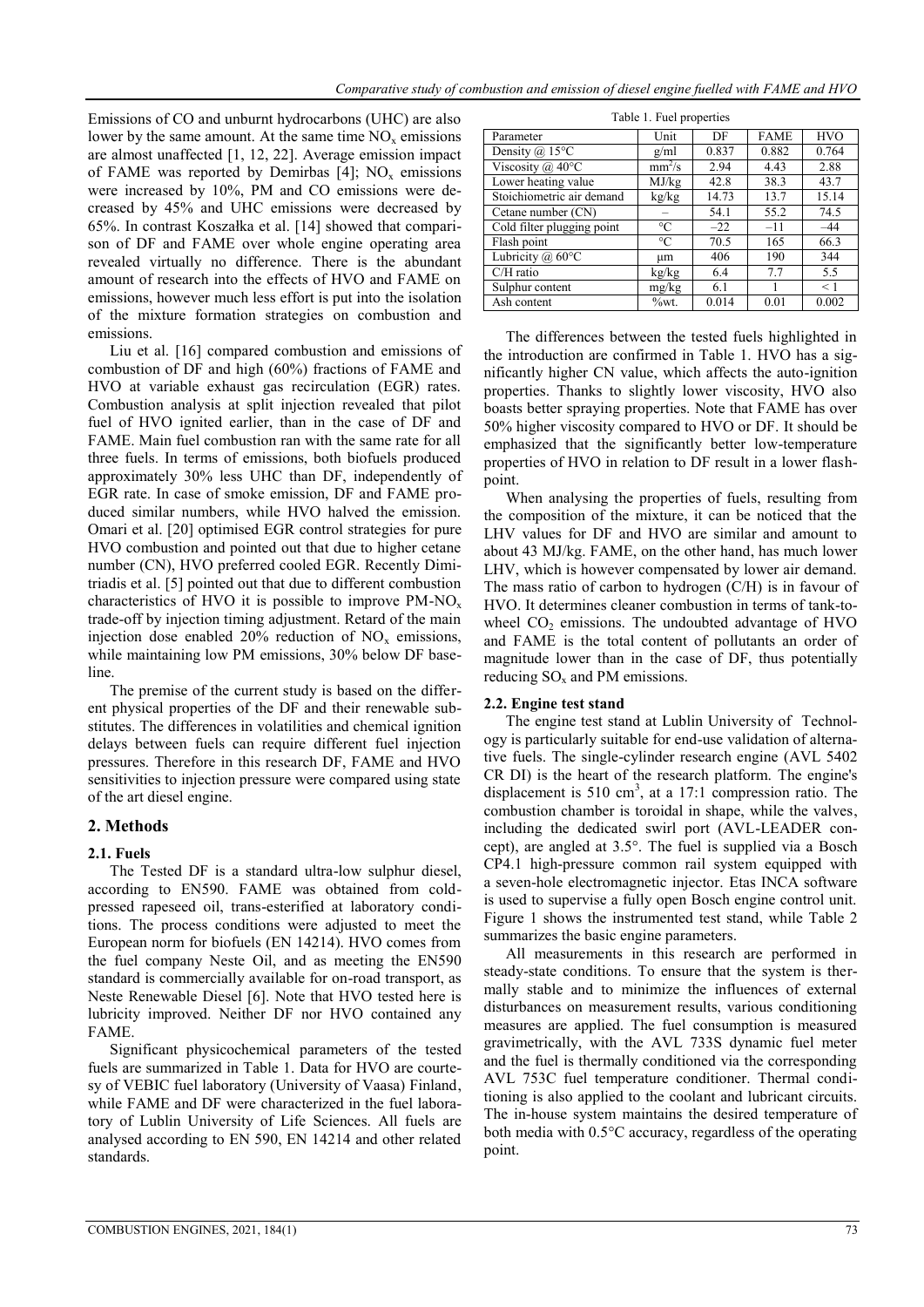

Fig. 1. Engine research test stand at Lublin University of Technology

| Type              | AVL 5402                     |
|-------------------|------------------------------|
| Configuration     | Four-stroke, single-cylinder |
| Bore              | $85 \text{ mm}$              |
| Stroke            | $90 \text{ mm}$              |
| Displacement      | $510.5 \text{ cm}^3$         |
| Compression ratio | 17:1                         |
| No. of valves     |                              |

Combustion type Direct injection Max. fuel pressure 180 MPa Injection system Common rail CP4.1 Engine management AVL-RPEMS, ETK7-Bosch

Table 2. Parameters of the research engine

On the intake side, the research stand is equipped with an electrically-driven Roots compressor (up to 2 bar boost pressure) with a controllable charge air cooler. On the exhaust, side the backpressure control, realised by a proportional butterfly valve, mimics turbocharger operation. The engine has both high- and low-pressure EGR systems, where the latter is equipped within the Roots blower. Note that neither boost nor EGR is used in the current experiment. The intake air flow rate is measured with a mass flow meter. Using the Bosch LSU 4.2 lambda probe and the ETAS LA4 lambda sensor, the excess air coefficient  $(\lambda)$  is calculated with pressure compensation [13].

Low-frequency transducers mounted on the intake manifold, exhaust manifold, EGR path, cooling and lubrication systems, provide information on the thermal state of the entire system. All the above-described measurement and control functionalities are governed by an in-house test bench management/data acquisition system.

The present research further utilizes the benefits of detail combustion and emission analysis. The first functionality is based on instantaneous in-cylinder pressure measurement, provided by the AVL GU22C piezo-electric transducer installed in the cylinder head. The transducer is connected to the indication system via the compatible charge amplifier and an optical encoder is used to trigger pressure measurement every 0.1° crank angle (CA).

AVL SESAM multi-component gas analyzer is used to determine the concentration of individual exhaust gas components. The measurement incorporates Fourier Transform Infrared (FTIR) technique and enables over 20 legislated and unlegislated exhaust gas components to be characterized simultaneously. The concentration of particulates is measured separately using the Maha MPM-4 analyser.

#### **2.3. Experimental conditions and procedures**

The tests are carried out for a single mid-load operating point with net IMEP 0.5 MPa. The fuel value is adjusted to keep the load constant, across all the parameter sweeps, irrespectively to the fuel used. In this campaign, the engine is operated naturally aspirated and without external EGR. At these conditions excess air ratio  $\lambda$  is close to 2.2, however, varying slightly to satisfy the constant load condition.

The engine speed was kept fixed at 1500 rpm. The engine coolant and lubricating oil temperatures were independently conditioned to 85°C. The temperature in the fuel entering the high-pressure pump is also fixed at 30°C.

The rail pressure is set according to a predefined engine control map to 80 MPa. For each fuel, this parameter was swept  $\pm 20$  MPa, pertaining to the goal of the present study. Note that the fuel is injected using a multi-pulse injection scheme, where approximately 12% of the total fuel value accounts for an early pilot with the start of injection (SOI) at 20°CA before the top dead centre (bTDC). The remaining (main) pulse is commenced at  $SOI = 8^{\circ}CA bTDC$ .

The recorded in-cylinder pressure data is pegged, filtered and averaged over 100 cycles. The pressure signal is further subjected to a standard first-law heat release analysis, with correction for convective heat loss through cylinder walls (Hohenberg heat transfer model). The calculations are supported by AVL Boost software, to accommodate for detail cylinder mass flow rate estimation.

Slow-changing quantities, such as fuel consumption and emissions, are averaged in individual measurement points of the campaign, over a standard 60-second window, to satisfy the steady-state measurement principle. Since the current study investigated single operating point with roughly constant in-cylinder air value, emission factors are analysed as concentrations on a mole basis – pertaining to the direct output of respective emission analysers.

# **3. Results and discussion**

# **3.1. Effects of fuels on combustion**

We open up the discussion of the results with a benchmark of tested fuels at baseline conditions i.e. at 80 MPa rail pressure. In this respect, it is critical to consider differences in combustion as a driving force to emission formation. Without any detailed analysis, it can be noted that the combustion of the three fuels runs similarly, however only if the main, diffusion-controlled combustion phase is considered. This phase corresponds to the third, dominant peak on the heat release rate (HRR) presented in Fig. 2. The insensitivity is driven by the phenomenology of the multipulse combustion concept realised. Namely, the primarily premixed pilot combustion, visible as the first two characteristics peaks, HRRs (respectively, cool flames and negative temperature coefficient reactions followed by the hightemperature premixed phase), acts as a primer towards the main injection. The main injection pulse ignites instantly after reaching the hot burnt zone of the pilot, located near the combustion chamber walls. Therefore, the similarity results from the fact that fuel-to-fuel viscosity differences reported in Table 1, are too small to cause significant differences in spray penetration lengths.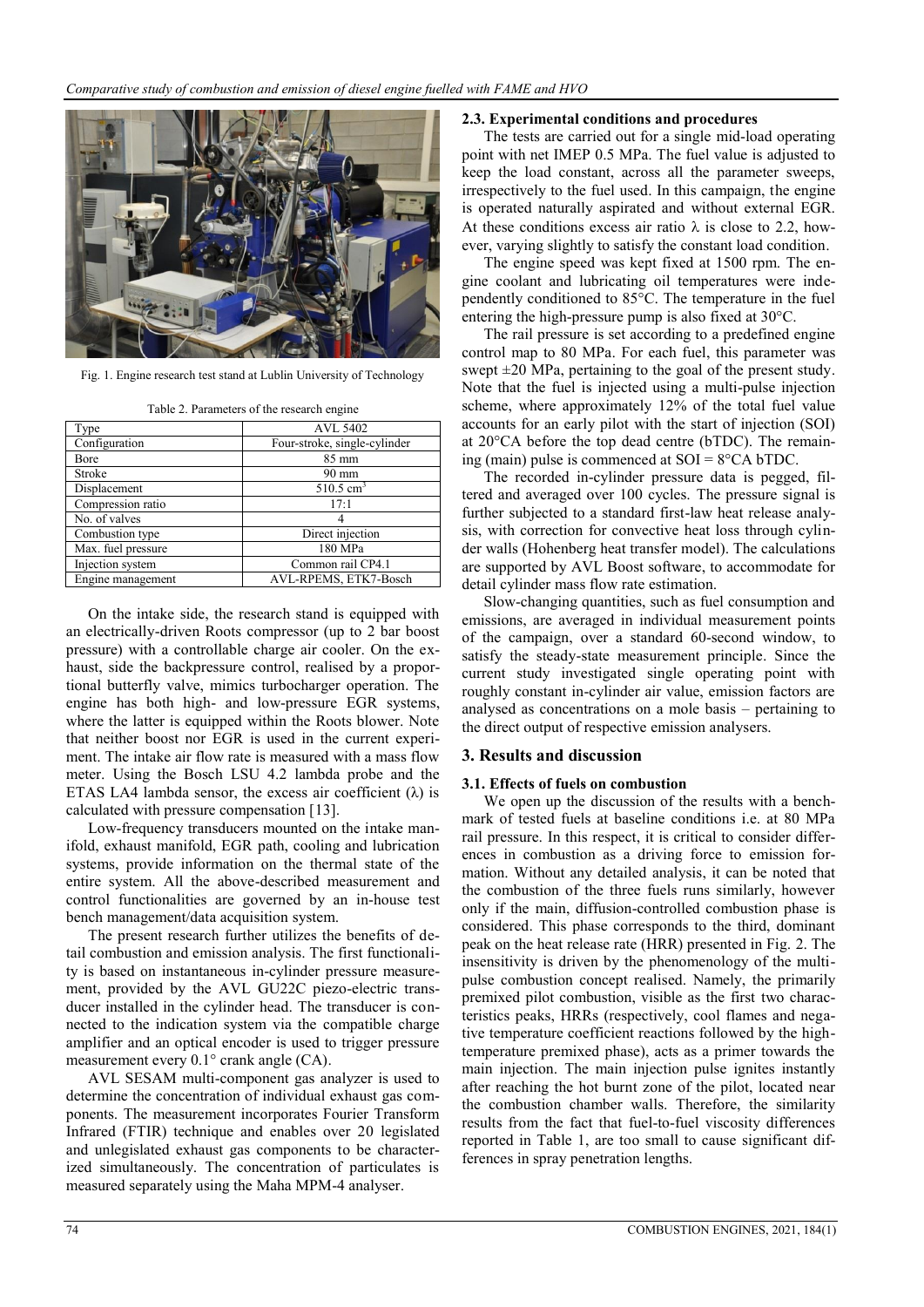

Fig. 2. In-cylinder pressures and HRRs for investigated fuels at 80 MPa rail pressure

The higher CN of HVO manifests in ignition characteristics of the pilot, which is notably different compared to both DF and FAME. Namely, the high-temperature combustion of the pilot fuel starts approximately 2°CA earlier for HVO. Moreover, the HRR drop to a constant, near-zero value, between 354.5°CA and 356°CA, indicates that the HVO pilot is completely burnt before the main fuel starts to burn. The more complete oxidation of the pilot translates into an increase of the in-cylinder pressure before TDC, as evident for HVO in Fig. 2. It should be noted that the combustion characteristics of FAME and DF are very similar. However, slightly advanced pilot fuel combustion of FAME is visible.

A superposition of the combustion characteristics derived from Fig. 2 in this section, with physical properties of individual fuels, discussed in Table 1, allows concluding that even large-scale differences in viscosity (roughly 70% between FAME and DF) have an indirect effect on combustion in the considered multi-pulse injection strategy. The fuels CN shapes the premixed pilot combustion, which forms a direct trigger for the main phase.

# **3.2. Effects of fuel pressure on combustion**

The combustion analysis from section 3.1 forms the background for understanding the response of the fuels to changes in injection pressure. These responses concerning HRR are shown in Fig. 3, for DF, FAME and HVO respectively.

Increasing the injection pressure in principle manifests in (i) reducing the pilot HRR and (ii) increasing the main HRR. Let's discuss these effects one by one based on the DF reference, following with fuel-to-fuel differences.

Concerning the first effect, the pilot heat release diminishes cumulatively – less fuel is burnt during the pilot stage while elevating the injection pressure from 80 to 100 MPa. This indicates a potential wall-wetting effect while injecting and early pilot with higher spray penetration velocities (direct effect of elevated injection pressure). Interesting is the fact that reducing the rail pressure from 80 to 60 MPa does not cause a further increase in the pilot HRR but, what is evident in the case of HVO, can even slightly decrease the amount of pilot fuel burnt. This non-monotonic response of pilot combustion to injection pressure indicates that there is another mechanism involved. Mapping the HRR results from Fig. 3 with physicochemical properties of







Fig. 3. HRRs for investigated rail pressures and for DF, FAME and HVO

As far as there is some ambiguity in the injection pressure effect on the pilot combustion, the influence of this calibration parameter on the main combustion phase is transparent from Fig. 3. Elevating injection pressure makes the main HRR more rapid and this combustion phase tends to start earlier. The more rapid combustion is invoked by the fact that with elevated injection pressure the main spray reaches the pilot burn zone faster when the premixed combustion is still in progress. The main combustion hence has more favourable conditions to progress within a hotter, more reactive, and oxygen richer environment of the developing premixed flame. Note that the higher main peak HRRs at elevated injection pressure are additionally reinforced by better fuel atomization within the main spray. Finally, there are evident couplings between the amount of heat released in the pilot phase, and how the main combustion proceeds. For cases in which elevated injection pres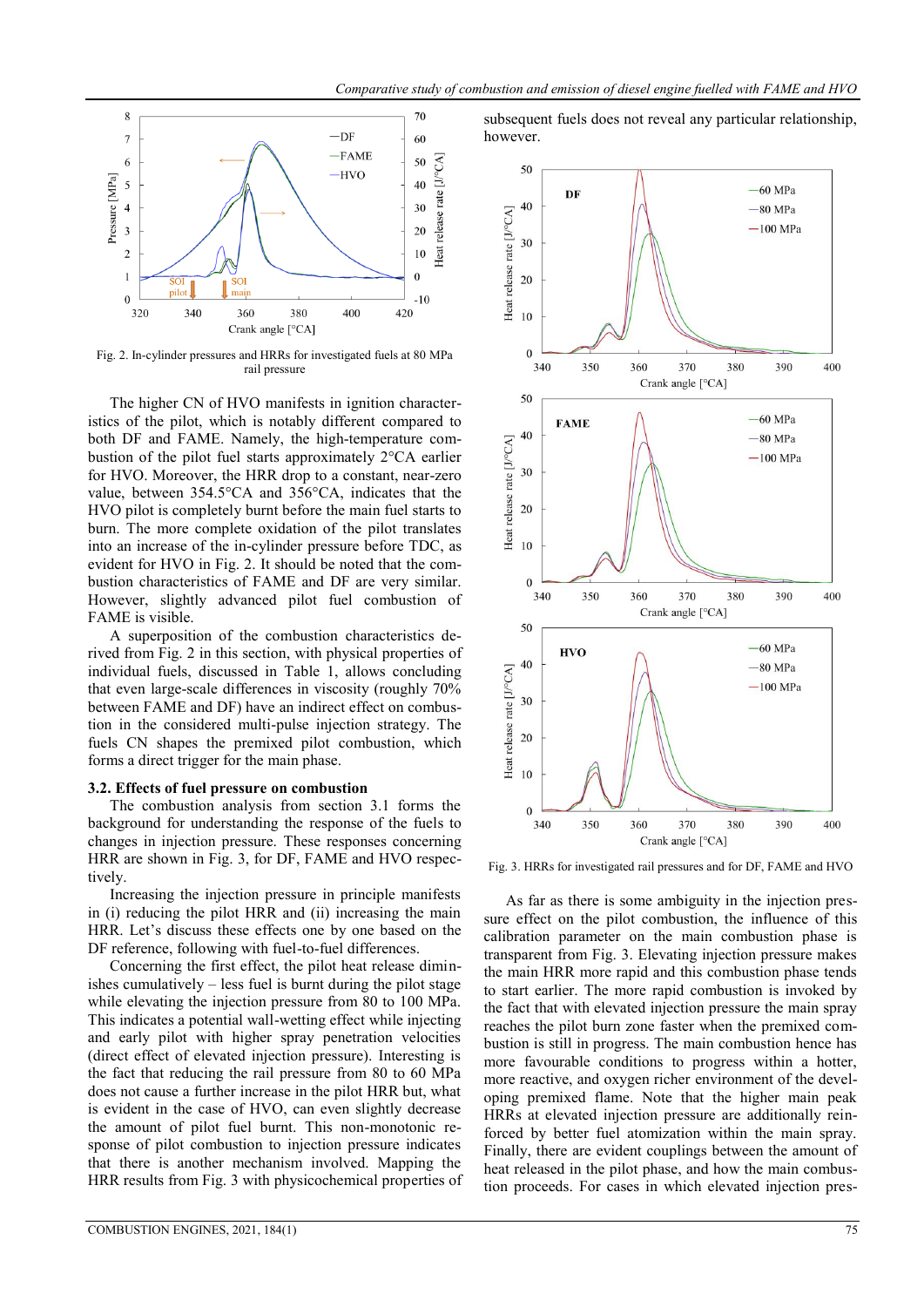sure causes the wall-wetting affected reduction of pilot HRR, the accumulated hydrocarbons are partially picked-up by the main combustion adding to the cumulative heat released in this phase. The cases with reduced pilot HRR also partially balance-out the combustion-accelerating effect of faster main spray propagation. As a result, the main HRRs for 80 MPa and 100MPa start roughly at the same CA.

These effects related to the main combustion are evident for all tested fuels, as visible in Fig. 3. The magnitude of those effects depends however on how the pilot combustion develops – not particularly on fuel properties directly. Hence, for instance, DF exhibits by far the highest sensitivity to injection pressure – attributed to the fact that elevated rail pressure deteriorates the pilot combustion the most and that the two combustion phases are closely coupled (minimum dwell between the pilot and main HRR). According to the same logic in the case of HVO, where the combustion phases are clearly separated, the relative changes in pilot HRR affect the main combustion to the least extent.

#### **3.3. Effects of fuel pressure on emissions**

Assessing the fuel's emission performance in Fig. 4 shows that, independently of fuel pressure, HVO and FAME have a better  $PM/NO<sub>x</sub>$  trade-off. Namely, both biofuels roughly halved PM emissions when compared to DF. At the same time, biofuels produce only  $2-3\%$  higher NO<sub>x</sub> emissions. The propensity of the fuel to create PM seems to correlate to the sulphur and ash content (refer to Table 1). Fuel-bound sulphur is known to form a good nesting for particulates formation [19]. Its oxidation products  $(SO<sub>3</sub>)$ particularly) bind with water to sulfuric acid which condenses to soot when exhaust gasses cool down. Hence, HVO with the lowest level of contaminants produces the least PM.



Fig. 4. Concentrations of major legislative emission components for DF, FAME and HVO; rail pressure sweep

FAME, due to fuel-bound oxygen is known to produce more  $NO<sub>x</sub>$  compared to its unoxygenated counterparts [9, 10]. Interestingly, however, this has not been confirmed in this study, suggesting that local oxygen availability is not limiting the  $NO<sub>x</sub>$  formation and the mechanism is predominantly thermal-driven.

Biofuels ultimately burn more completely than DF. Cumulative CO and UHC emissions are around 25–30% in favour of both fuels, while HVO exerts lower CO emissions than FAME. The trend in UHC is the opposite.

In the light of largely similar combustion behaviour of DF, HVO and FAME (Fig. 2), the above-discussed fuel to fuel differences in emissions are resulting directly from physicochemical properties. According to Fig. 4 these fuelspecific emissions are maintained thought the injection pressure sweep. The effects here are rather straightforward. Elevated injection pressure reduces PM and UHC emissions due to better fuel atomization and increased in-cylinder turbulence. Both mechanisms support more complete oxidation. The fuel wetting during pilot combustion, at elevated rail pressure is not evident through emissions results, suggesting that main combustion successfully after-burns potential residues from the pilot.

 $NO<sub>x</sub>$  emission increases with injection pressure and this effect can be attributed directly to changes in the HRR rate observed in Fig. 3. Namely, more rapid main combustion yields higher peak temperatures, intensifying Zeldovich reactions responsible for  $NO<sub>x</sub>$  formation.

#### **3.4. Discussion**

Comparison of the three tested fuels in Fig. 4 shows that all toxic exhaust gas components, except  $NO<sub>x</sub>$  increase when fuel pressure is reduced. However, the baseline levels of PM and UHC for biofuels are much lower than for DF. Assuming the PM limit as given by DF reference, it is reasonable to reduce injection pressure if biofuels are considered. Reducing injection pressure from baseline 80 MPa to 60 MPa cuts down  $NO<sub>x</sub>$  by 20% while for HVO and FAME PM is still over 30% lower compared to DF baseline. Assuming the slightly retarded combustion onset, resulting from this measure (Fig. 3), thermal efficiency can be further optimized with the main injection timing. Therefore, reduction of injection pressure, enabled by wider emission tolerances of FAME and HVO, can be essential for maximizing overall engine efficiency.



Fig. 5. Effect of fuel pressure on friction mean effective pressure of the engine at constant IMEP of 0.5 MPa; DF reference

Discussion of Fig. 5 explains this issue on the basis of engine friction losses, expressed here in the units of friction mean effective pressure (FMEP). FMEP is obtained by subtracting the brake mean effective pressure (BMEP), measured on the engine dyno, from IMEP, calculated from in-cylinder pressure.

You can note that, at the given operating point, the pressure-dependent parasitic losses of the common-rail fuel pump can form up to 50% of the overall engine friction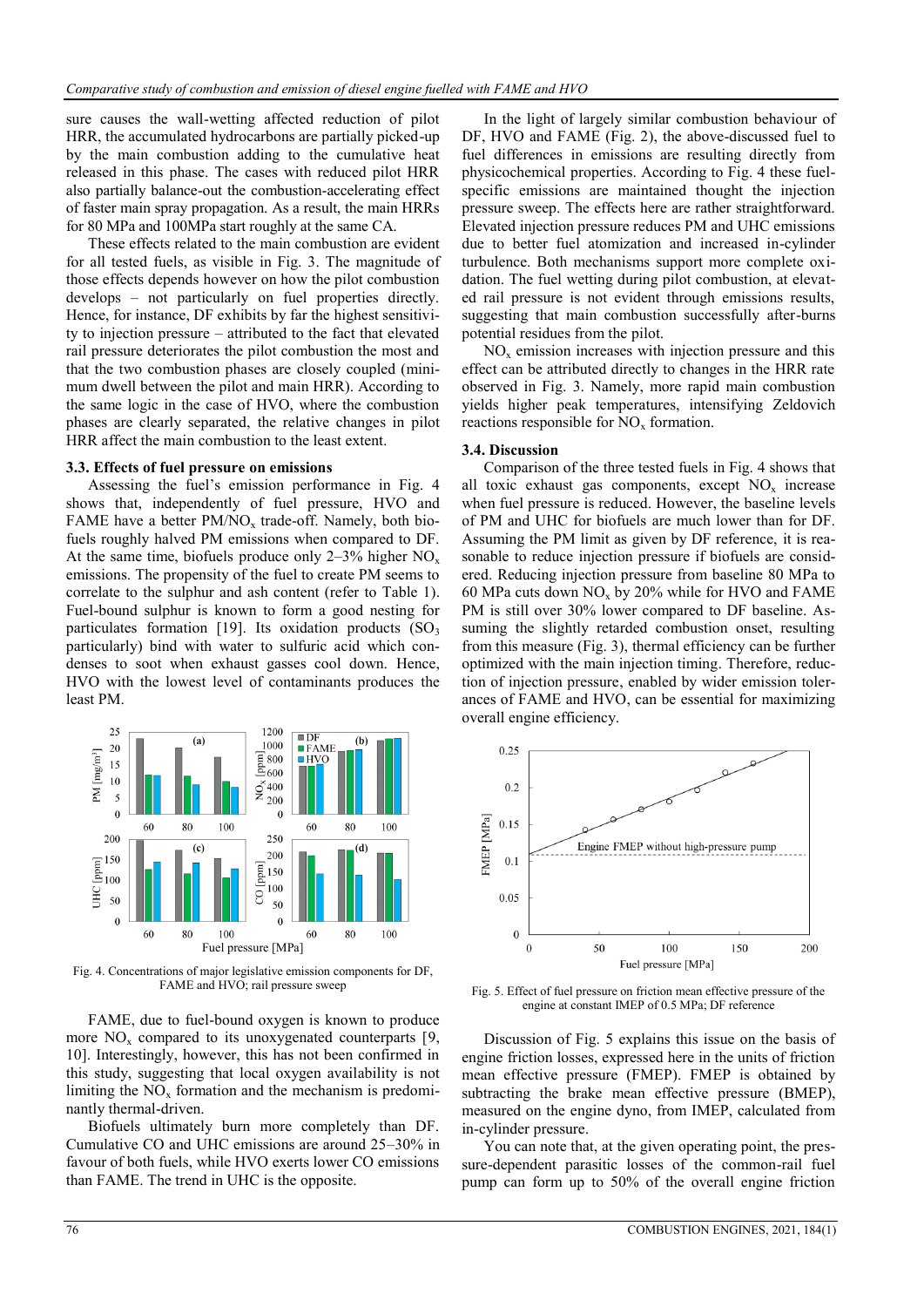optimized conditions. **Acknowledgements**

AVL University Partnership Program.

Laboratory for HVO fuel delivery and analyses.

research should involve tailor-made fuels with large-scale differences only in individual physicochemical parameters. The oxygenated nature of FAME and its large viscosity ultimately do not deteriorate emissions in the realized combustion concept. The fuel-to-fuel differences result directly from sulphur and ash content in the fuel, rather than from different combustion characteristics. Hence, HVO and FAME exhibit a more favourable  $PM/NO<sub>x</sub>$  trade-off than DF. These more favourable biofuel characteristics allow reduction of injection pressure from baseline 80 to 60 MPa while being superior in all emission factors and brake efficiency. Injection pressure-optimized, emissions from FAME and HVO were similar, and respectively 20% and  $40\%$  lower in terms of NO<sub>x</sub> and PM, compared to diesel-

The authors wish to thank AVL List GmbH for making the simulation software available within a framework of the

The authors wish to thank researchers form VEBIC Fuel

losses. To this end, reducing fuel pressure from 80 MPa to 60 MPa cuts down mechanical losses by 11%, which translates to roughly 1% of the total fuel consumption.

Finally, note that the particularly low heating value of FAME (Table 1) translates to additional injection pump expenditure – hence larger parasitic losses. The effect is however order of magnitude smaller and remains practically unnoticeable on the scale of Fig. 5.

## **4. Conclusion**

Within the boundaries of the discussed combustion regime, the fuel cetane number has a dominant effect on fuels combustion performance, affecting pilot fuel combustion. Due to the strong coupling of the main combustion with the early pilot, the main combustion remains largely insensitive to changes in fuel, hence all react to injection pressure similarly.

Despite large-scale differences in viscosity and flashpoint between tested fuels, the effect of all other fuel parameters on combustion is an order of magnitude lower than that of cetane number. The present scope of experiments ultimately fails to decouple those secondary effects. Such decoupling is however desired and for that, future

#### **Nomenclature**

|                 | BMEP brake mean effective pressure | <b>FTIR</b> | Fourier Transform Infrared        |
|-----------------|------------------------------------|-------------|-----------------------------------|
|                 | bTDC before the top dead centre    | <b>HRR</b>  | heat release rate                 |
| C/H             | mass ratio of carbon to hydrogen   | <b>HVO</b>  | hydrotreated vegetable oil        |
| CA.             | crank angle                        | IMEP        | indicated mean effective pressure |
| CN.             | cetane number                      | <b>LHV</b>  | lower heating value               |
| CO              | carbon monoxide                    | $NO_{X}$    | nitrogen oxides                   |
| CO <sub>2</sub> | carbon dioxide                     | PM          | particulate matters               |
| DF              | diesel fuel                        | SOI         | start of injection                |
| EGR             | exhaust gas recirculation          | $SO_{X}$    | sulfur oxides                     |
|                 | FAME fatty acid methyl esters      | <b>UHC</b>  | unburnt hydrocarbons              |
| <b>FMEP</b>     | friction mean effective pressure   |             |                                   |

# **Bibliography**

- [1] AATOLA, H., LARMI, M., SARJOVAARA, T. et al. Hydrotreated Vegetable Oil (HVO) as a renewable diesel fuel: trade-off between  $NO<sub>x</sub>$ , particulate emission, and fuel consumption of a heavy duty engine. *SAE International Journal of Engines*. 2008, **1**, 1251-1262. https://doi.org/10.4271/2008-01-2500
- [2] BAE, C., KIM, J. Alternative fuels for internal combustion engines. *Proceedings of the Combustion Institute*. 2017, **36**(3), 3389-3413.

https://doi.org/10.1016/j.proci.2016.09.009

- [3] BEZERGIANNI, S., DIMITRIADIS, A. Comparison between different types of renewable diesel. *Renewable and Sustainable Energy Reviews*. 2013, **21**, 110-116. https://doi.org/10.1016/j.rser.2012.12.042
- [4] DEMIRBAS, A. Progress and recent trends in biodiesel fuels. *Energy Conversion and Management*. 2009, **50**, 14- 34. https://doi.org/10.1016/j.enconman.2008.09.001
- [5] DIMITRIADIS, A., SELJAK, T., VIHAR, R. et al. Improving PM-NO<sub>x</sub> trade-off with paraffinic fuels: A study towards diesel engine optimization with HVO. *Fuel*. 2020, **265**, 116921. https://doi.org/10.1016/j.fuel.2019.116921
- [6] Engine Technology International. March 2021, 60-61.
- [7] GARRAÍN, D., HERRERA, I., LAGO, C. et al. Renewable diesel fuel from processing of vegetable oil in hydrotreatment units: theoretical compliance with European Directive 2009/28/EC and ongoing projects in Spain. 2010, **4**. https://doi.org/10.4236/sgre.2010.12011
- [8] GOLIMOWSKI, W., BERGER, W.A., PASYNIUK, P. et al. Biofuel parameter dependence on waste fats' fatty acids profile. *Fuel*. 2017, **197**, 482-487. https://doi.org/10.1016/j.fuel.2017.02.067
- [9] GOLIMOWSKI, W., KRZACZEK, P., MARCINKOWSKI, D. et al. Impact of biogas and waste fats methyl esters on NO, NO<sub>2</sub>, CO, and PM emission by dual fuel diesel engine. *Sustainability*. 2019, **11**(6), 1799. https://doi.org/10.3390/su11061799
- [10] GRACZ, W., CZECHLOWSKI, M., MARCINKOWSKI, D. et al. The impact of the temperature of rapeseed oil methyl esters on nitrogen oxides emissions. *E3S Web of Conferences*. 2020, **171**, 01002. https://doi.org/10.1051/e3sconf/202017101002
- [11] GRZELAK, P., ŻÓŁTOWSKI, A. Environmental assessment of the exploitation of diesel engines powered by biofuels. *Combustion Engines*. 2020, **180**(1), 31-35. https://doi.org/10.19206/CE-2020-105